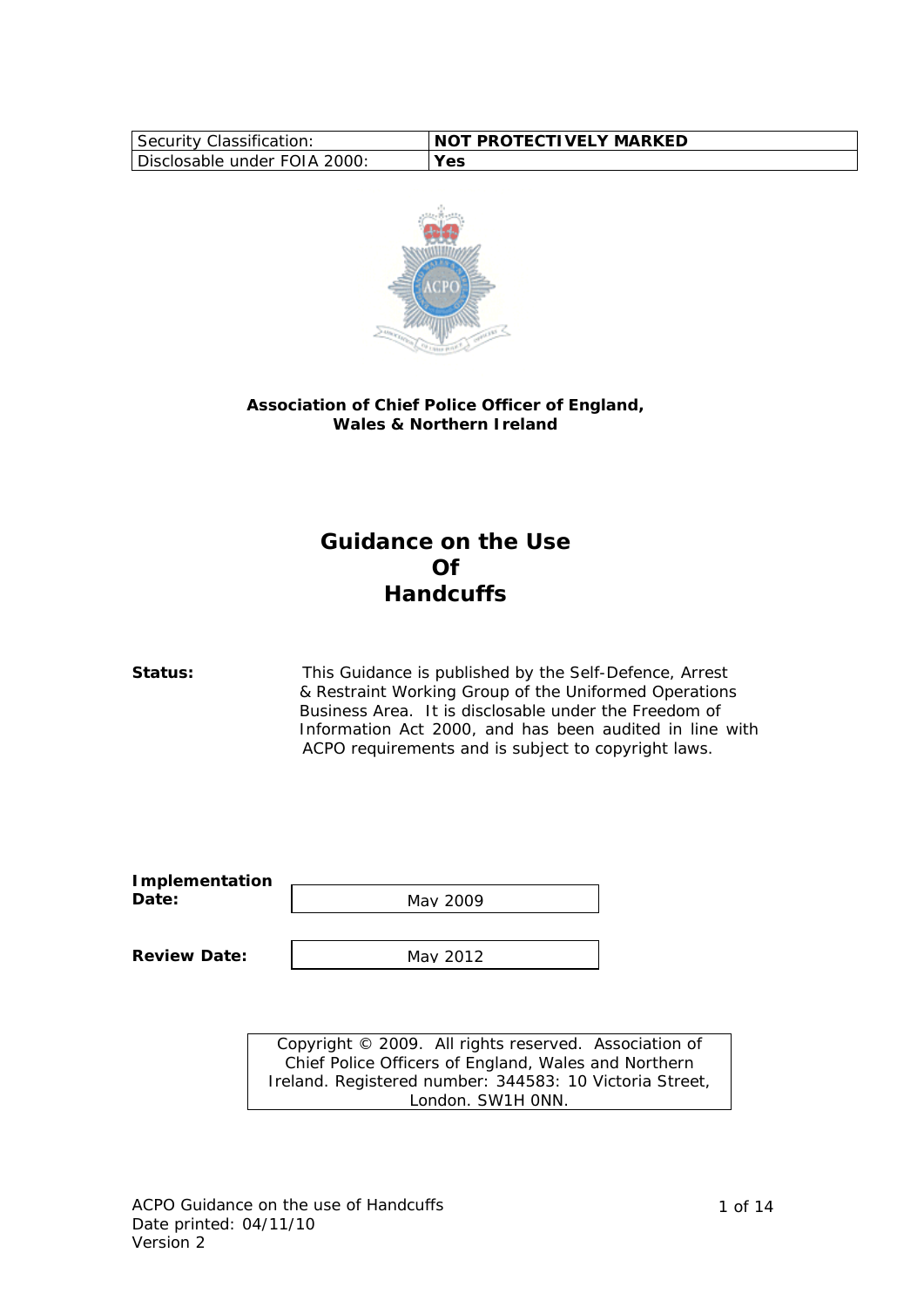# **CONTENTS PAGE**

| <b>Section</b> |                                                                                                     | Page<br>number |
|----------------|-----------------------------------------------------------------------------------------------------|----------------|
| 1.             | Preface                                                                                             | 3              |
|                | 2. Guidance, advice and procedures<br>4                                                             |                |
| 3.             | Operational tactics [for separation if subject to FOI]                                              | 7              |
|                | 4. Learning requirement                                                                             | 8              |
| 5.             | <b>Appendices</b><br>ACPO Workbook                                                                  | 10<br>'A'      |
|                | [The public document will only contain the Diversity Impact]<br>Assessment section of the Workbook] |                |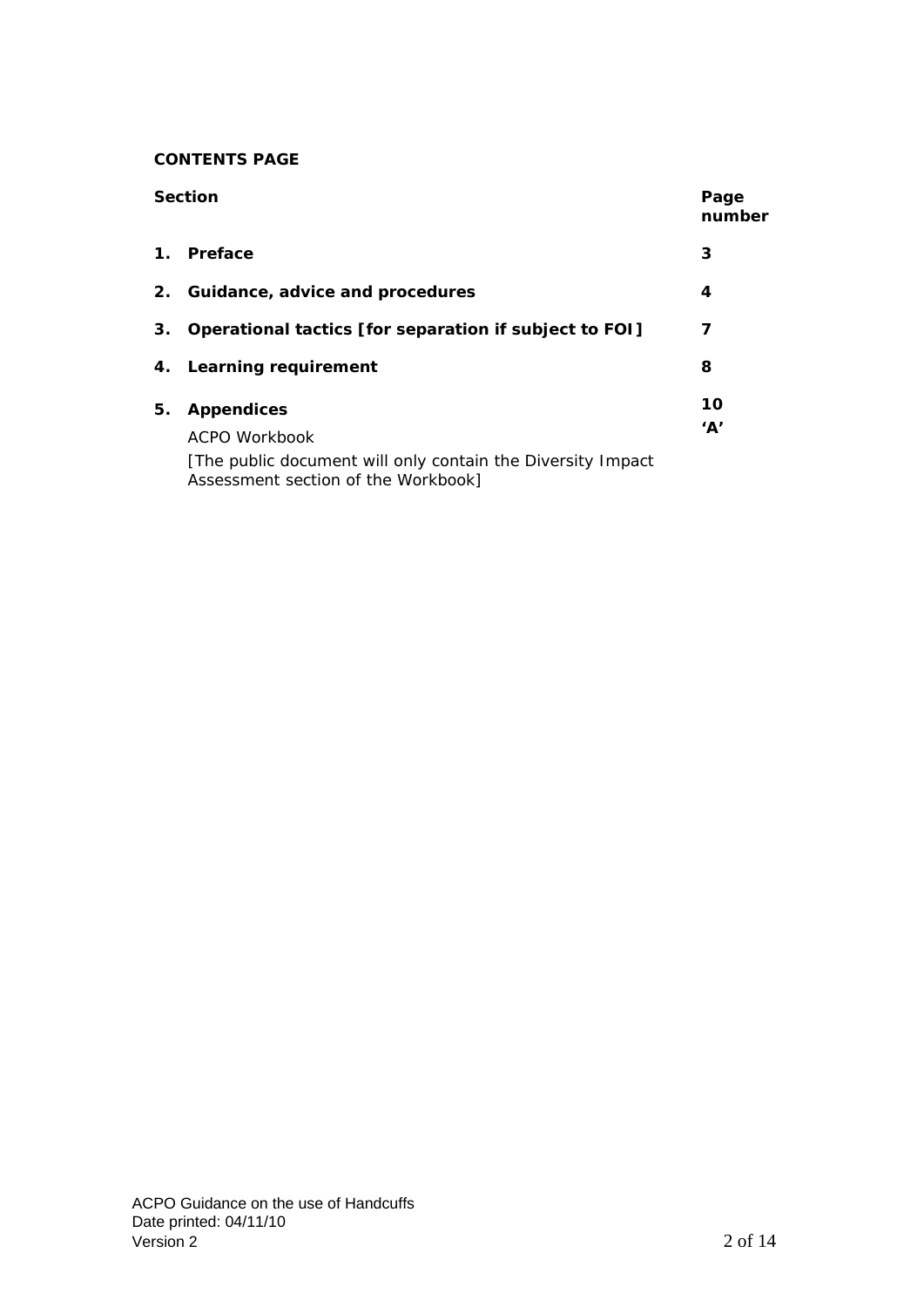# **SECTION 1 - PREFACE**

# **1.1 Guidelines of the Use of Handcuffs**

- 1.1.1 The information contained in this document is designed to provide police officers and other police staff with an overarching, generic approach to the use of handcuffs.
- 1.1.2 The guidance should not be viewed in isolation but seen as the guiding principles and fundamental approach, underpinning the specific training provided to all staff issued with handcuffs.
- 1.1.3 The use of handcuffs should be seen in the context of the Conflict Management Model as a whole and their use viewed as one of the many tactical options that may be available to staff in the resolution of an incident.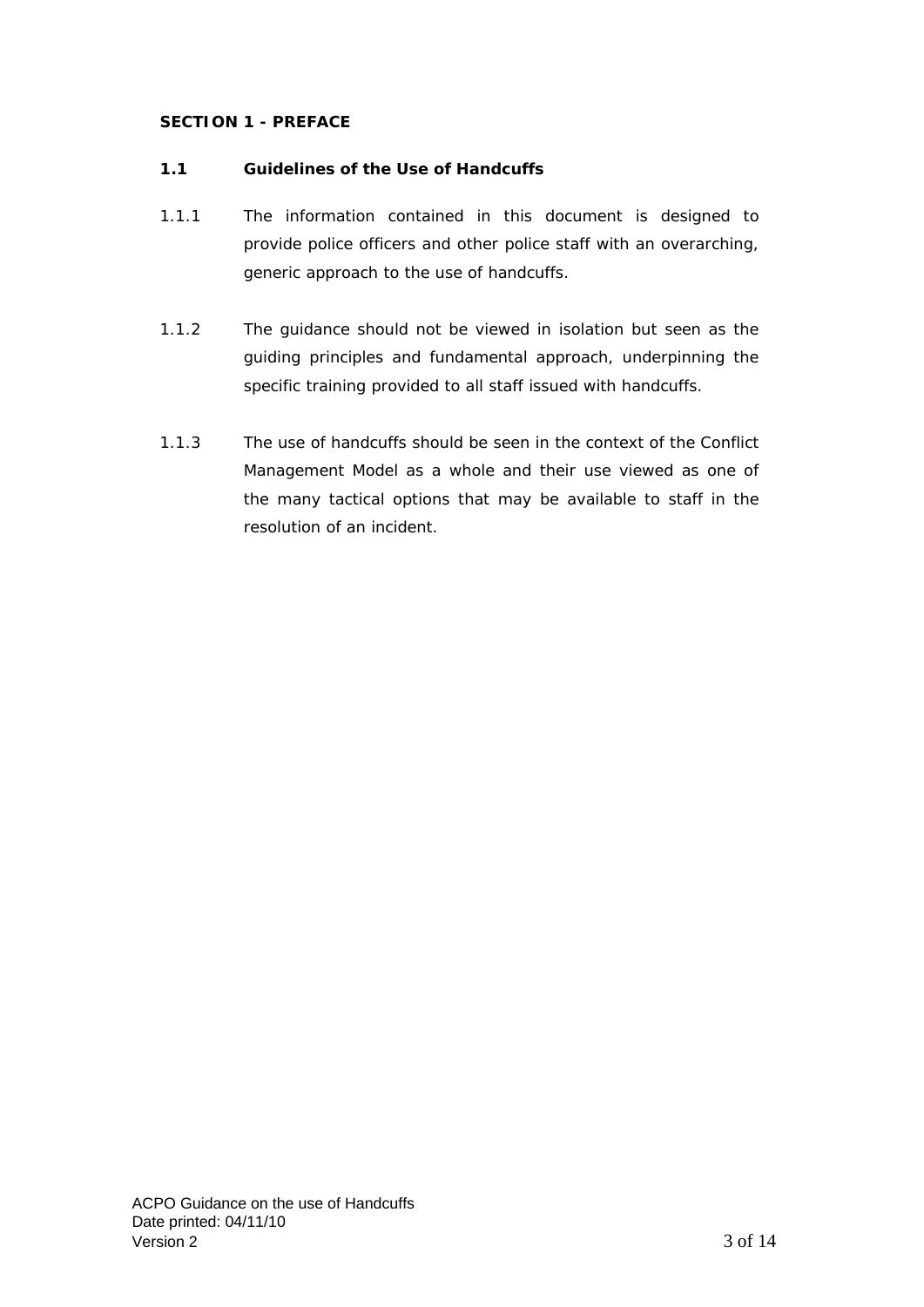# **SECTION 2 - GUIDANCE, ADVICE AND PROCEDURES**

# **2.1 Use of Handcuffs**

- 2.1.2 Any intentional application of force to the person of another is an assault. The use of handcuffs amounts to such an assault and is unlawful unless it can be justified. Justification is achieved through establishing not only a legal right to use handcuffs, but also good objective grounds for doing so in order to show that what the officer or member of police staff did was a reasonable, necessary and proportionate use of force.
- 2.1.3 Legal powers to use reasonable force are derived from various sources: Section 3(1) Criminal Law Act 1967, Section 117 Police and Criminal Evidence Act 1984, Common Law (Breach of the Peace), Common Law (Self Defence) and Section 76 Criminal Justice and Immigration Act 2008.
- 2.1.4 Officers and police staff should be familiar and comfortable with the circumstances in which handcuffs may be used. Moreover, they should be able to justify the usage to supervisory officers or staff, and appropriate Authorities including the Courts. In the same way officers should be prepared to justify the period of time the handcuffs were applied before their eventual removal.
- 2.1.5 In considering what action is reasonable, an officer or member of police staff should apply the principles of the Conflict Management Model, especially the Impact Factors. Factors such as age and gender, respective size and apparent strength and fitness may or may not support the justification of using handcuffs, taking into account all the accompanying circumstances at the time. There must always be an objective basis for the decision to apply handcuffs.
- 2.1.6 The physical condition of a person is another consideration in deciding whether or not handcuffs should be applied or their application continued. For example, where a person has a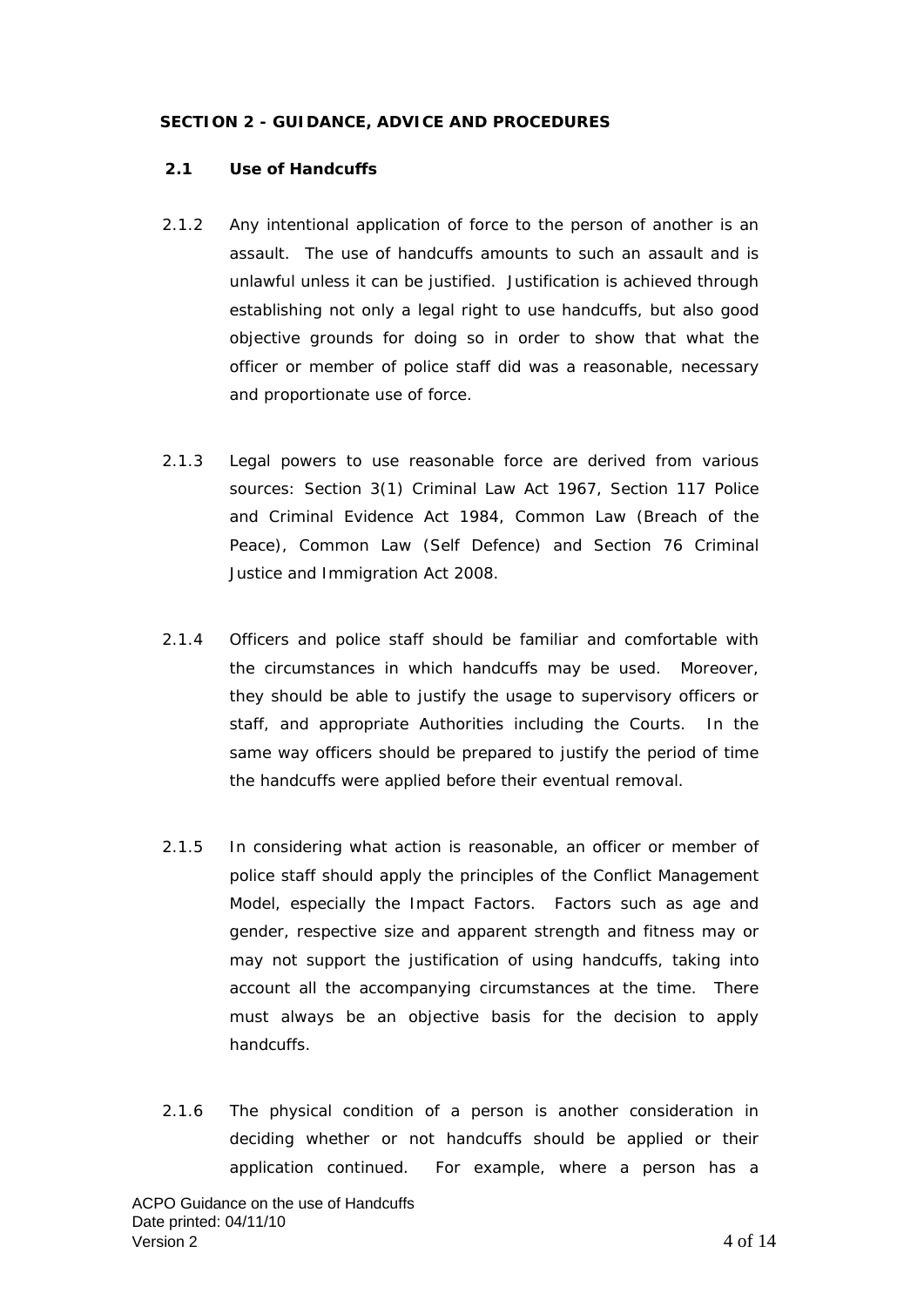condition that may be aggravated when handcuffed, this might make their use unreasonable. When handcuffs are used, the condition of the person should be monitored to ensure that there is no particular risk of injury or death.

- 2.1.7 The following advice and guidance is provided to help clarify these guidelines:
- 2.1.7(i) *In establishing an objective basis for believing that a person may escape or attempt to escape, an officer or member of police staff may react to whatever the person says or does, but need not wait for a physical act. The officer or member of police staff should*  take into account the seriousness of the offence for which the *person has been detained. Depending on the circumstances, this can induce a level of desperation so that an attempt to escape could reasonably be expected. Previous indications of the person's likelihood to escape can also be considered to establish reasonable grounds to handcuff.*
- 2.1.7(ii) *In establishing an objective basis for believing that a person should be handcuffed because violence is likely to be used against the officer, member of police staff or a member of the public, the officer or member of police staff need not wait for a physical act from the person. The officer or member of police staff should take into account the actions of the person prior to detention. If violence had already been displayed in the circumstances that led to the detention, regardless of whether or not the detention was*  for an offence involving violence, this could constitute adequate *objective grounds for handcuffing. Verbal and non-verbal indications from a person of a possible likelihood of violence can provide grounds for making an objective decision. When a person is known or is believed to be likely to use violence, based on previous experiences of such (perhaps particularly at the point of detention or while in custody), this would also assist an officer or member of police staff to develop an objective basis for a decision to use handcuffs.*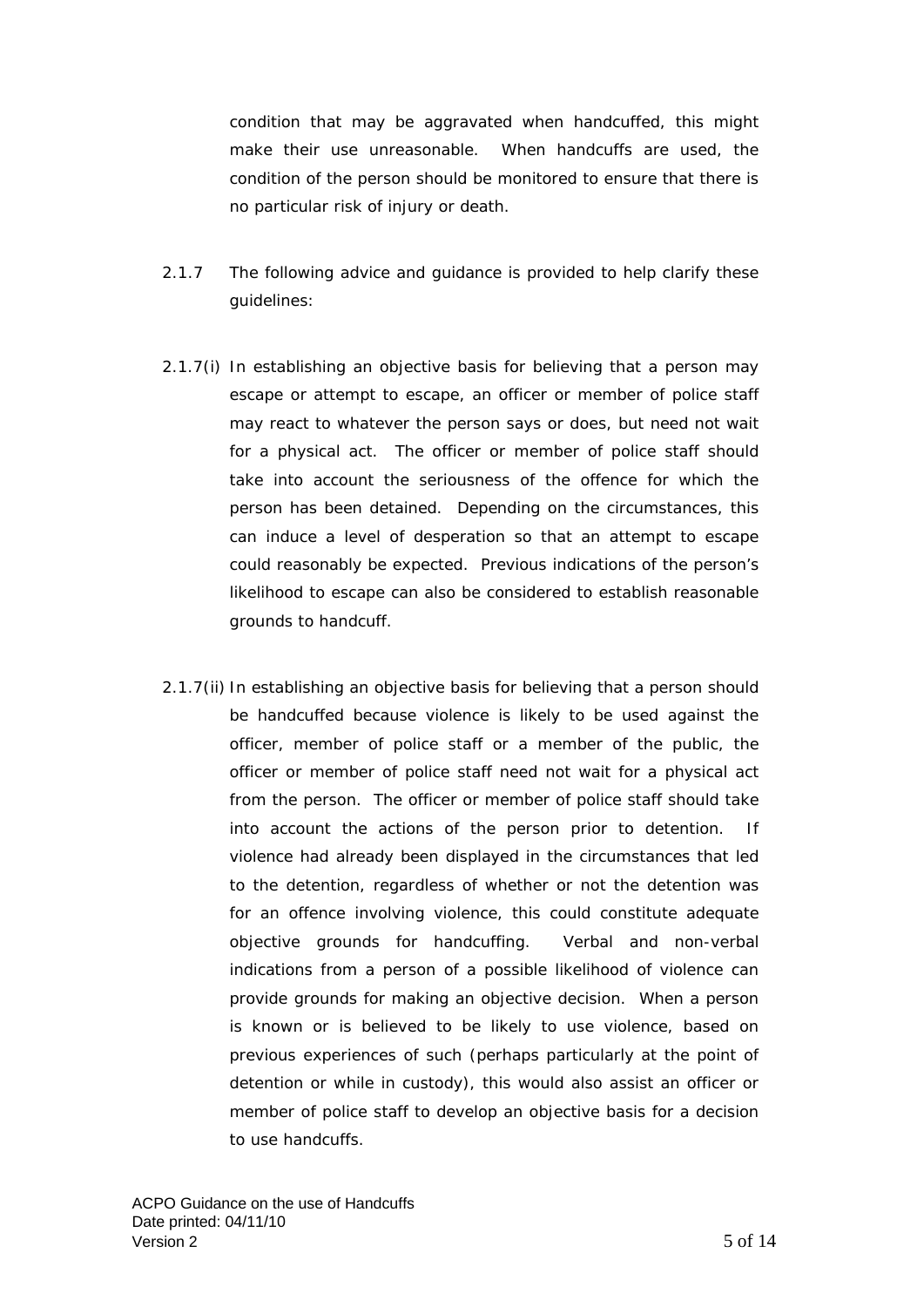- 2.1.8 There will be occasions when officers take custody of prisoners from one of Her Majesty's Prisons, usually under the authority contained in Section 41 Crime Sentences Act 1997, e.g. to facilitate attendance at an identification parade. Irrespective of the status of the prisoner the escorting officer bears the responsibility of deciding whether the prisoner should, or should not be handcuffed.
- 2.1.9 In addition to the officer's prior knowledge of the prisoner (as set out in paragraphs (i) and (ii) above) consideration should also be taken of any information available from the Prison Authorities. The Prison Service has access to intelligence and information which may not have been previously available to the police officer. The category or status of the prisoner will be based on this intelligence and will include a recommendation as to whether handcuffs should be used. The information should be conveyed to police in writing. If for any reason this information is provided verbally officers should make a record of the information. A requirement made by the Prison Service that handcuffs should be used places no obligation on the police officer but it must be recognised that in such circumstances the Prison Service may decline to release the prisoner into police custody.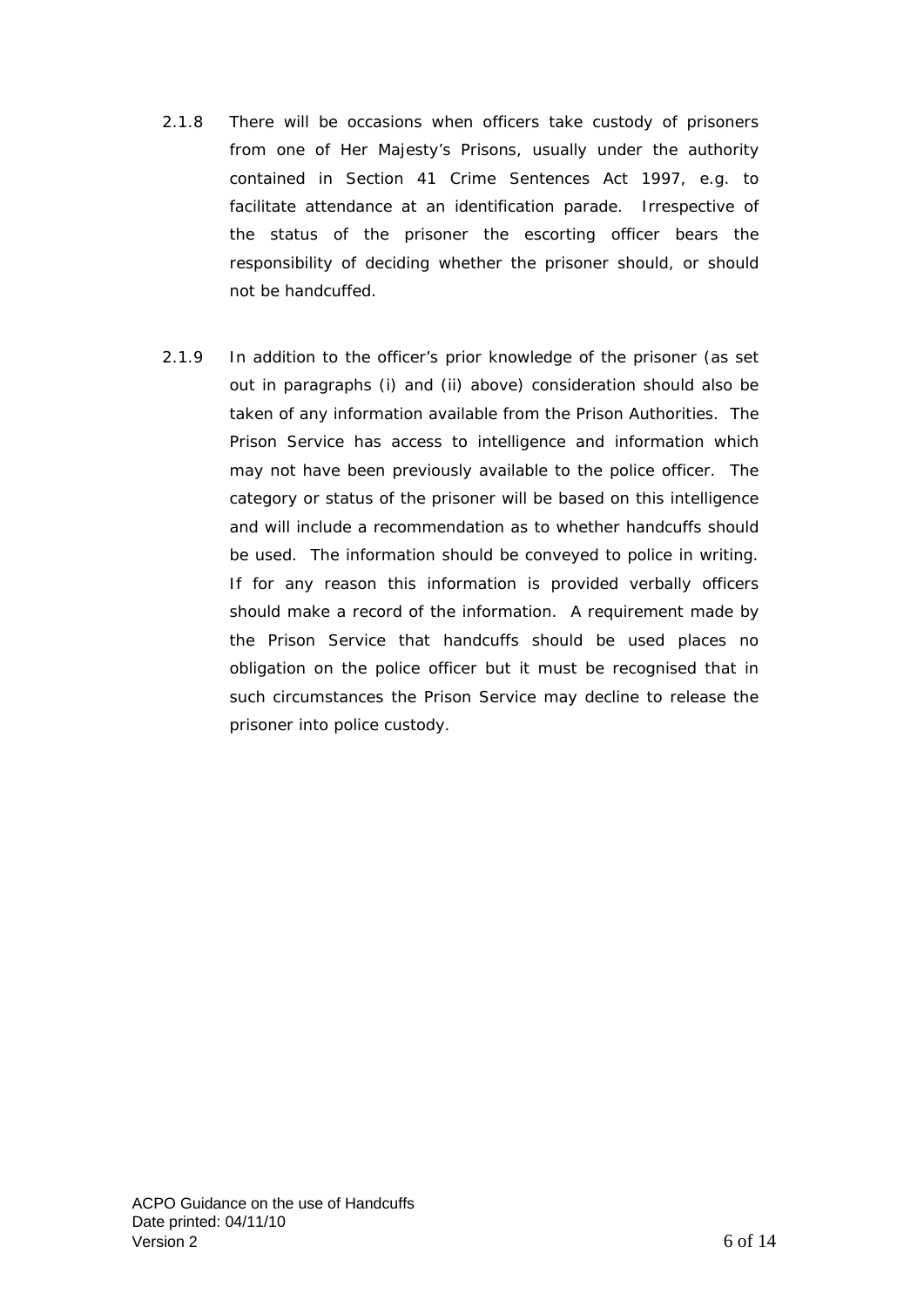# **SECTION 3 – OPERATIONAL TACTICS**

# **3.1 Operational use of Handcuffs**

- 3.1.1 The techniques and tactics for the use of handcuffs are covered during the training provided to police officers and members of police staff issued with handcuffs.
- 3.1.2 Details of the training can be found within the ACPO Personal Safety Manual of Guidance.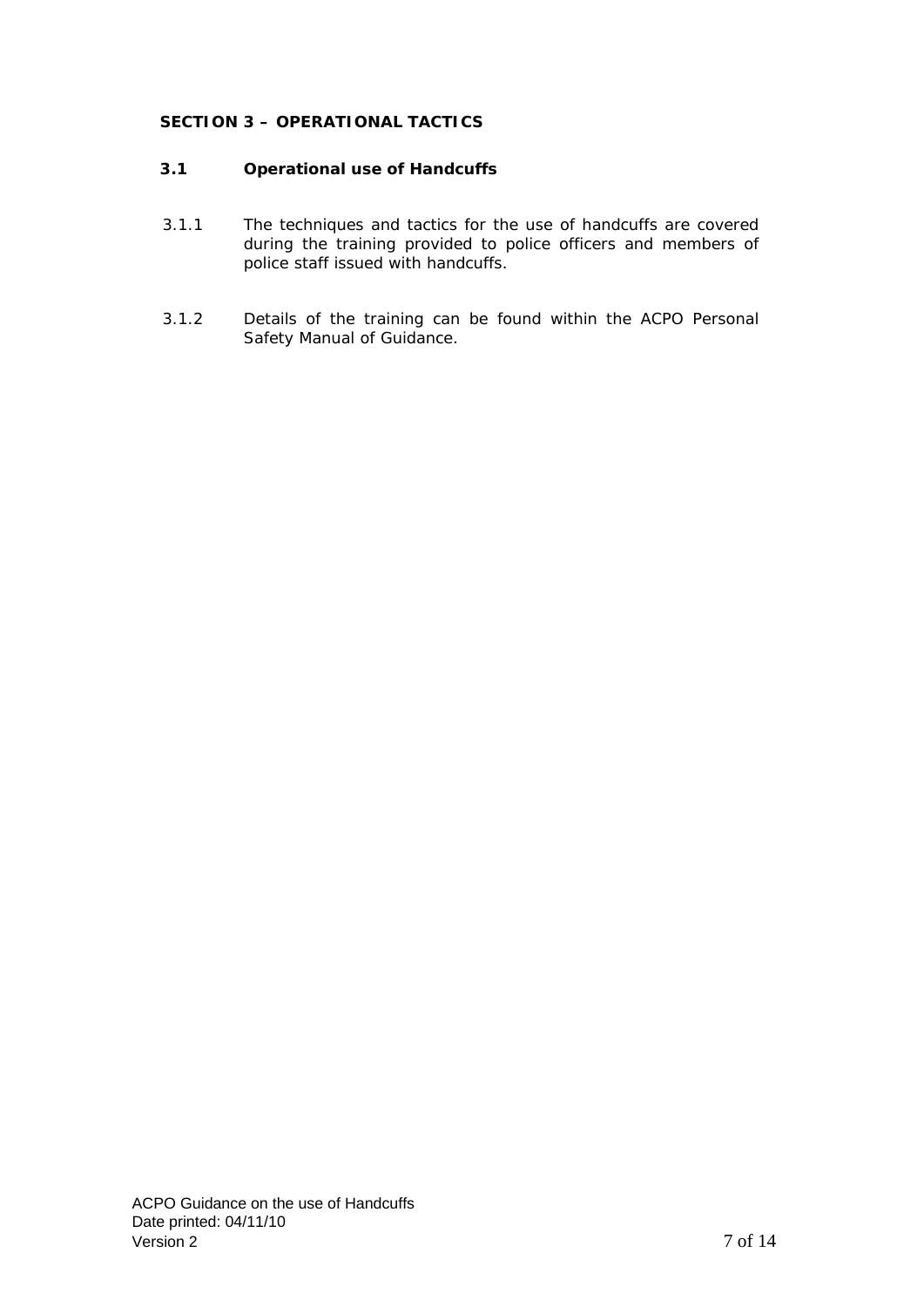# **SECTION 4 – LEARNING REQUIREMENT**

#### **4.1 Provision of Officer Safety Training**

- 4.1.1 The provision of appropriate safety training is an integral element in the use of handcuffs and other equipment used for self defence.
- 4.1.2 Officer Personal Safety Training has developed over time. Its development is driven by a variety of reasons ranging from various legislative Acts together with the advancement of medical, legal and technological advice.
- 4.1.3 The training provided has proved to be an extremely effective control measure, which address the hazards faced by officers and police staff during their day to day activities.
- 4.1.4 There are clear benefits to be accrued from appropriate and frequent Personal Officer Safety Training including a reduction in the number and severity of injuries to staff.
- 4.1.5 All officers and relevant police staff will receive initial Safety Training appropriate to their specific roles. This will then be supplemented by regular refresher training designed to maintain their competency in the use of handcuffs, other equipment and empty hands techniques. This will ensure that staff are fully equipped to manage conflict.
- 4.1.6 Based on the legal requirements, the variety of techniques and equipment together with the need to refresh and demonstrate an appropriate level of competency ACPO Self Defence, Arrest and Restraint (SDAR) Working Group, as part of the Strategic Firearms & Conflict Management Portfolio, recommends that staff complete Officer Personal Safety Training in compliance with the directions contained within the Strategic Guidance of the national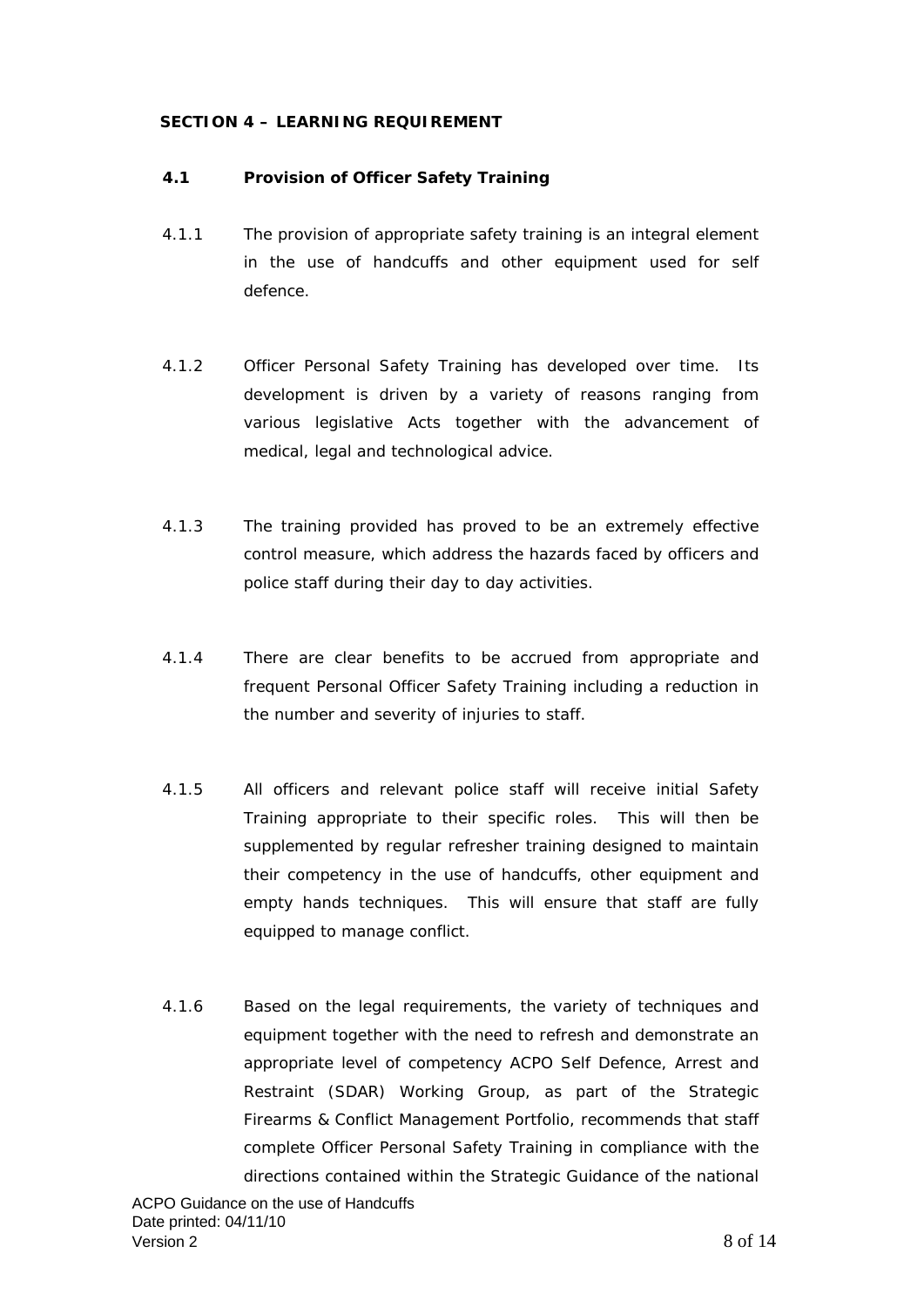Personal Safety Programme. This training delivered in a structured, holistic and rotational programme will allow all staff to reach and maintain a standard that will help protect them and others when confronted by violence or the threat of such violence.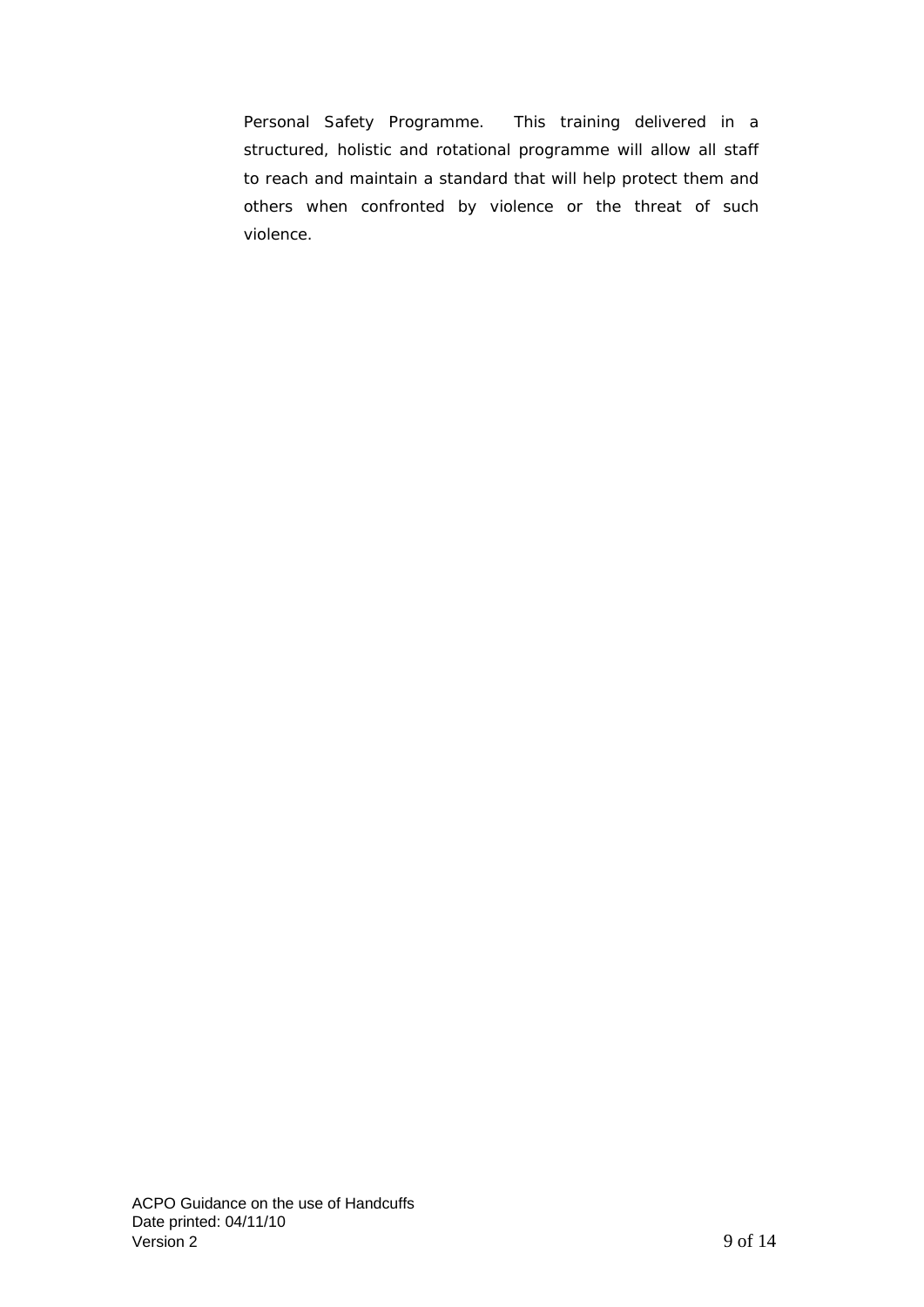# **SECTION 5 – APPENDICES**

# **5.1 ACPO Workbook - Handcuffs**

5.1.1 Attached as Appendix 'A' is the ACPO Workbook relating to the ACPO Guidance on the Use of Handcuffs, as contained in Section 2.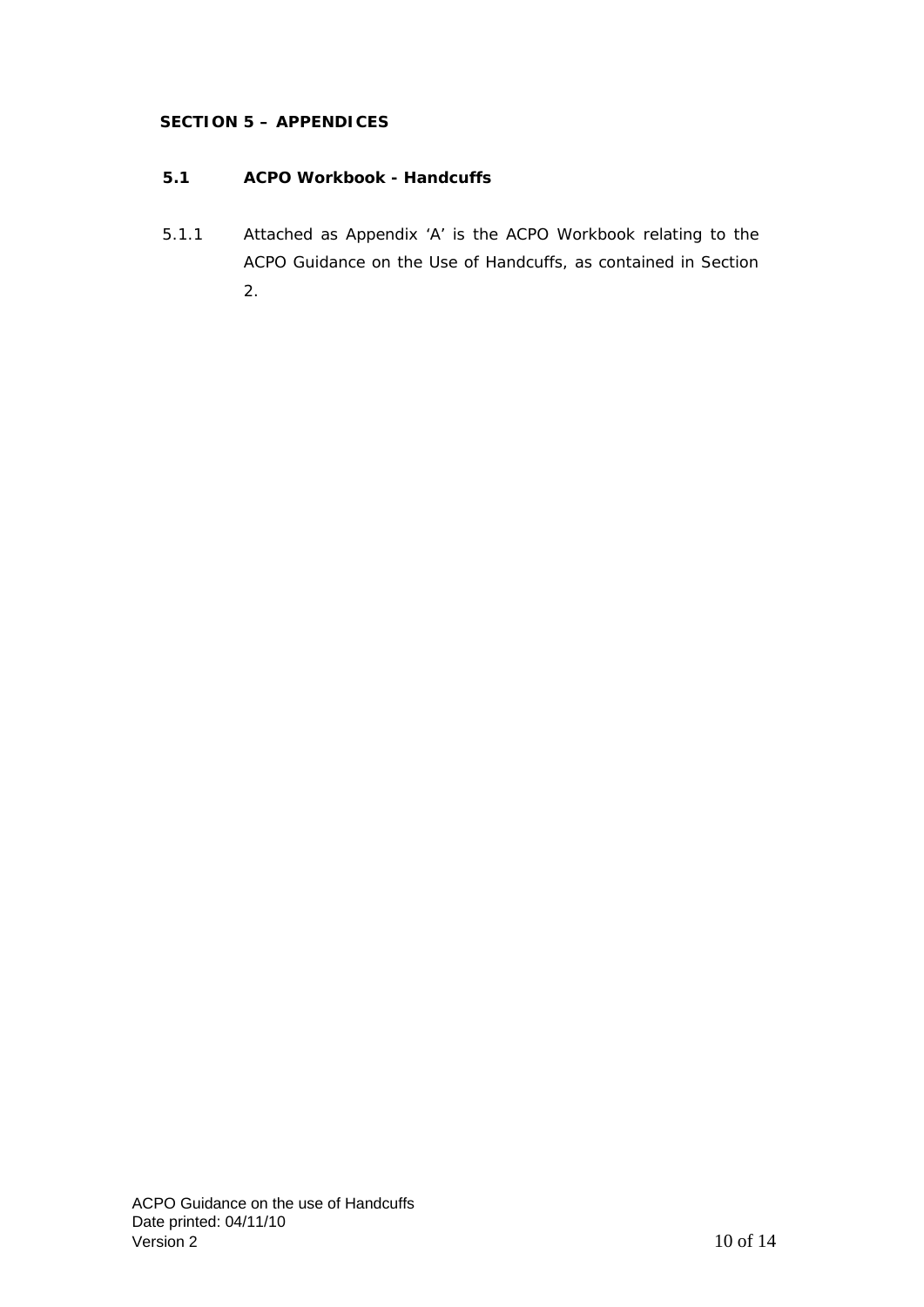**Appendix A**



# **WORKBOOK FOR THE CREATION OF ACPO GUIDANCE/PRACTICE ADVICE**

# **SECTION C - ACPO EQUALITY IMPACT ASSESSMENT TEMPLATE (DIVERSITY AUDIT) AS AGREED WITH THE CRE**

# **C1. Identify all aims of the guidance/advice**

## **C.1.1 Identify the aims and projected outcomes of the guidance/advice:**

The aim of the advice is to provide police officers and staff using handcuffs with guidance on their use. This includes detail on the application of the handcuffs together with legal and medical advice. The information is for national compliance and is available to all.

## **C.1.2 Which individuals and organisations are likely to have an interest in or likely to be affected by the proposal?**

Police Federation, Home Office, Her Majesty's Inspectorate of Constabularies (HMIC), National Policing Improvement Agency (NPIA), Crown Prosecution Service (CPS), Legal Services.

# **C2. Consider the evidence**

| C.2.1<br>What relevant quantitative data has been considered?           |     |
|-------------------------------------------------------------------------|-----|
| Age                                                                     | Nil |
| Disability                                                              | Nil |
| Gender                                                                  | Nil |
| Race                                                                    | Nil |
| Religion / Belief                                                       | Nil |
| Sexual Orientation                                                      | Nil |
| <b>C.2.2 What relevant qualitative information has been considered?</b> |     |
| Age                                                                     | Nil |
| Disability                                                              | Nil |
| Gender                                                                  | Nil |
| Race                                                                    | Nil |
| Religion / Belief                                                       | Nil |
| Sexual Orientation                                                      | Nil |
| C.2.3 What gaps in data/information were identified?                    |     |
| Age                                                                     | Nil |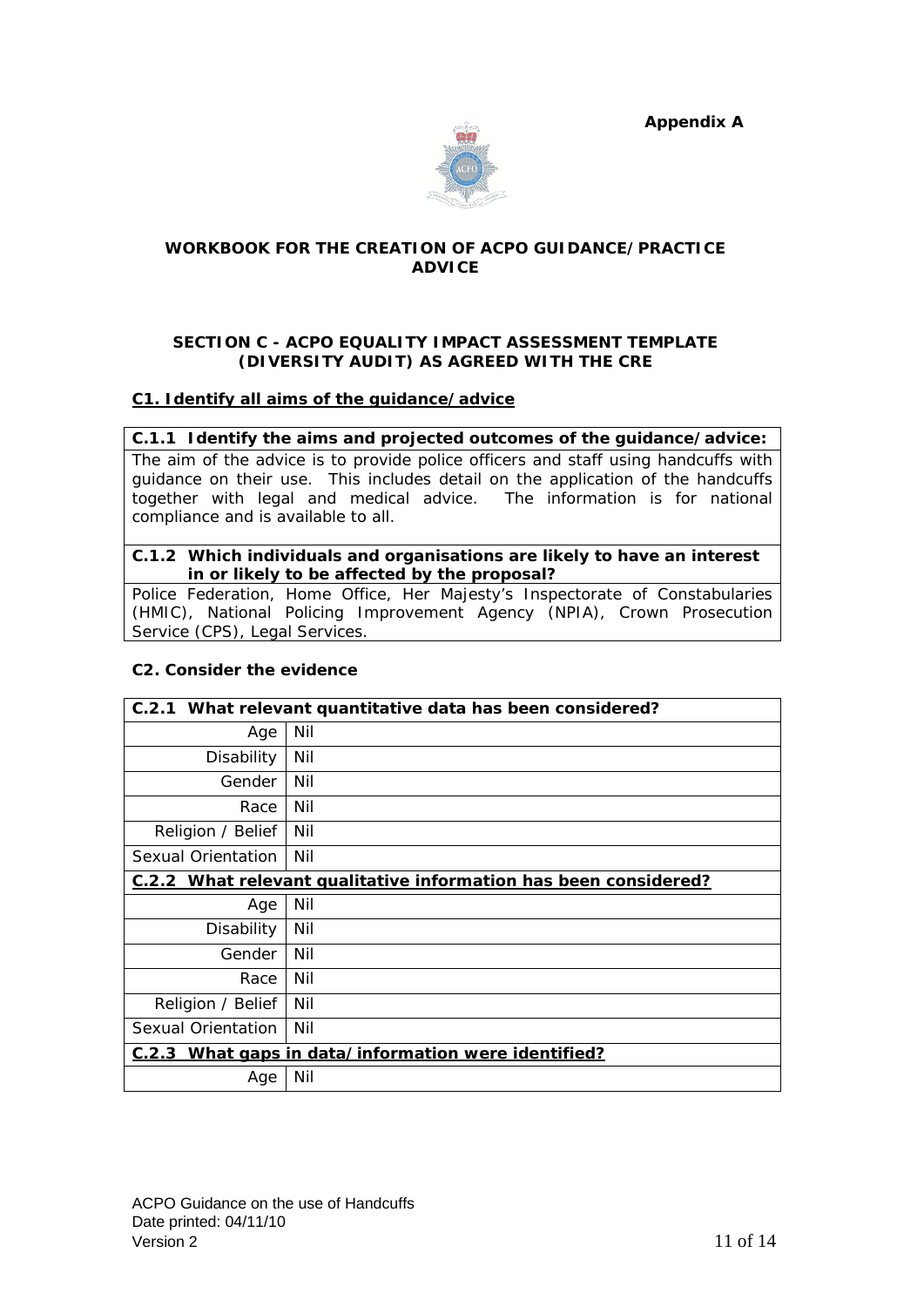| Disability                                                                | With the introduction of the Disability Discrimination Act the<br>tactics used for restraint as per the ACPO Personal Safety<br>Manual of Guidance have been subject of review. Whilst the<br>tactics are suitable for use on all persons the particular and<br>differing needs of those with disability have been further<br>considered. |
|---------------------------------------------------------------------------|-------------------------------------------------------------------------------------------------------------------------------------------------------------------------------------------------------------------------------------------------------------------------------------------------------------------------------------------|
| Gender                                                                    | Nil                                                                                                                                                                                                                                                                                                                                       |
| Race                                                                      | Nil                                                                                                                                                                                                                                                                                                                                       |
| Religion / Belief                                                         | Nil                                                                                                                                                                                                                                                                                                                                       |
| Sexual Orientation                                                        | Nil                                                                                                                                                                                                                                                                                                                                       |
| <b>C.2.4 What consideration has been given to commissioning research?</b> |                                                                                                                                                                                                                                                                                                                                           |
| Age                                                                       | Nil                                                                                                                                                                                                                                                                                                                                       |
| Disability                                                                | In order for the guidance to meet the needs of disabled<br>groups SDAR are monitoring and utilising the work<br>undertaken by the Metropolitan Police Service (CO11 Public<br>Order OCU).                                                                                                                                                 |
| Gender                                                                    | Nil                                                                                                                                                                                                                                                                                                                                       |
| Race                                                                      | Nil                                                                                                                                                                                                                                                                                                                                       |
| Religion / Belief                                                         | Nil                                                                                                                                                                                                                                                                                                                                       |
| Sexual Orientation                                                        | Nil                                                                                                                                                                                                                                                                                                                                       |

# **C3. Assess likely impact**

| C.3.1 From the analysis of data and information has any potential for<br>differential/adverse impact been identified? |                                                                   |
|-----------------------------------------------------------------------------------------------------------------------|-------------------------------------------------------------------|
| Age                                                                                                                   | <b>No</b>                                                         |
| Disability                                                                                                            | <b>No</b>                                                         |
| Gender   No                                                                                                           |                                                                   |
| Race                                                                                                                  | <b>No</b>                                                         |
| Religion / Belief                                                                                                     | <b>No</b>                                                         |
| Sexual Orientation                                                                                                    | No.                                                               |
|                                                                                                                       | C.3.2 If yes explain any intentional impact:                      |
| Age                                                                                                                   | N/A                                                               |
| Disability   N/A                                                                                                      |                                                                   |
| Gender   N/A                                                                                                          |                                                                   |
| Race N/A                                                                                                              |                                                                   |
| Religion / Belief   N/A                                                                                               |                                                                   |
| Sexual Orientation   N/A                                                                                              |                                                                   |
| C.3.3 If yes explain what impact was discovered which you feel is                                                     |                                                                   |
|                                                                                                                       | justifiable in order to achieve the overall proposal aims. Please |
| provide examples:                                                                                                     |                                                                   |
| Age                                                                                                                   | N/A                                                               |
| Disability   N/A                                                                                                      |                                                                   |
| Gender   N/A                                                                                                          |                                                                   |
| Race   N/A                                                                                                            |                                                                   |
| Religion / Belief   N/A                                                                                               |                                                                   |
| Sexual Orientation   N/A                                                                                              |                                                                   |
| C.3.4 Are there any other factors that might help to explain differential<br>/adverse impact?                         |                                                                   |
|                                                                                                                       |                                                                   |
|                                                                                                                       | Age N/A                                                           |
| Disability                                                                                                            | N/A                                                               |
| Gender   N/A                                                                                                          |                                                                   |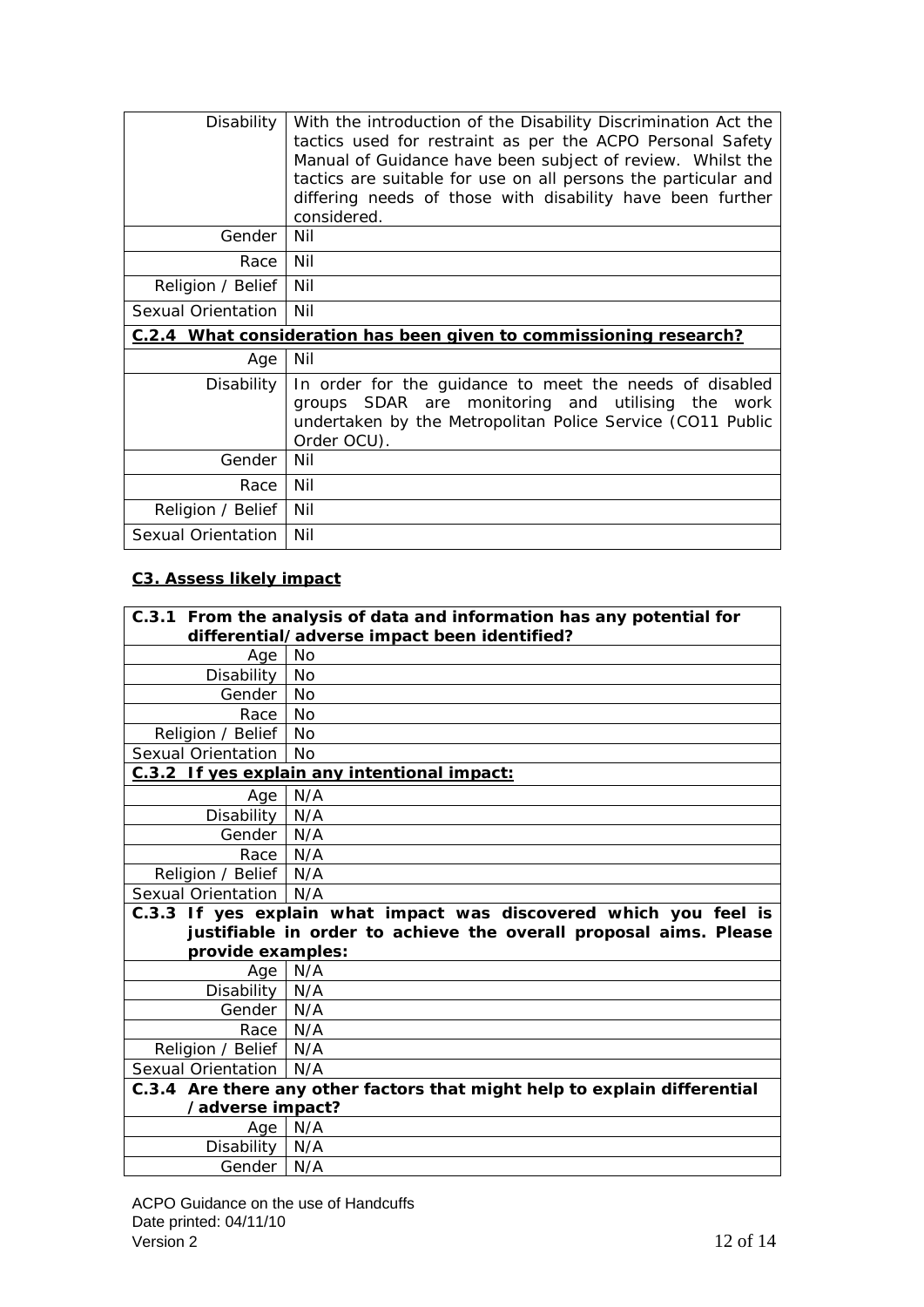| Race I                   | N/A |
|--------------------------|-----|
| Religion / Belief   N/A  |     |
| Sexual Orientation   N/A |     |

#### **C4. Consider alternatives**

|     | C.4.1 Summarise what changes have been made to the proposal to         |
|-----|------------------------------------------------------------------------|
|     | remove or reduce the potential for differential/adverse impact:        |
| Nil |                                                                        |
|     | C.4.2 Summarise changes to the proposal to remove or reduce the        |
|     | potential for differential/adverse impact that were considered but     |
|     | not implemented and explain why this was the case:                     |
| Nil |                                                                        |
|     | C.4.3 If potential for differential/adverse impact remains explain why |
|     | implementation is justifiable in order to meet the wider proposal      |
|     | aims:                                                                  |
| Nil |                                                                        |

## **C5. Consult formally**

**C.5.1 Has the proposal been subject to consultation? If no, please state why not. If yes, state which individuals and organisations were consulted and what form the consultation took:** 

SDAR Secretariat, through the MPS, conducted consultation with representative equality groups. Groups described below were given the guidance to view and comment on.

| Age         | MPS Diversity Directorate - DCC4                                       |
|-------------|------------------------------------------------------------------------|
|             | Disability   MPS Diversity Directorate - DCC4                          |
|             | Gender   MPS Diversity Directorate - DCC4                              |
| Race        | MPS Diversity Directorate - DCC4                                       |
|             | Religion / Belief   MPS Diversity Directorate - DCC4                   |
|             | Sexual Orientation   MPS Diversity Directorate - DCC4                  |
|             | C.5.2 What was the outcome of the consultation?                        |
| Age         | Guidance Approved                                                      |
|             | Disability   Guidance Approved                                         |
|             | Gender   Guidance Approved                                             |
|             | Race   Guidance Approved                                               |
|             | Religion / Belief   Guidance Approved                                  |
|             | Sexual Orientation   Guidance Approved                                 |
|             | C.5.3 Has the proposal been reviewed and/or amended in light of        |
|             | the outcomes of consultation?                                          |
| N/A         |                                                                        |
|             | C.5.4 Have the results of the consultation been fed back<br>the<br>to. |
| consultees? |                                                                        |
|             | Yes, via the Metropolitan Police Service                               |

#### **C6. Decide whether to adopt the proposal**

#### **C.6.1 Provide a statement outlining the findings of the impact assessment process. If the proposal has been identified as having a possibility to adversely impact upon diverse communities, the statement should include justification for the implementation:**